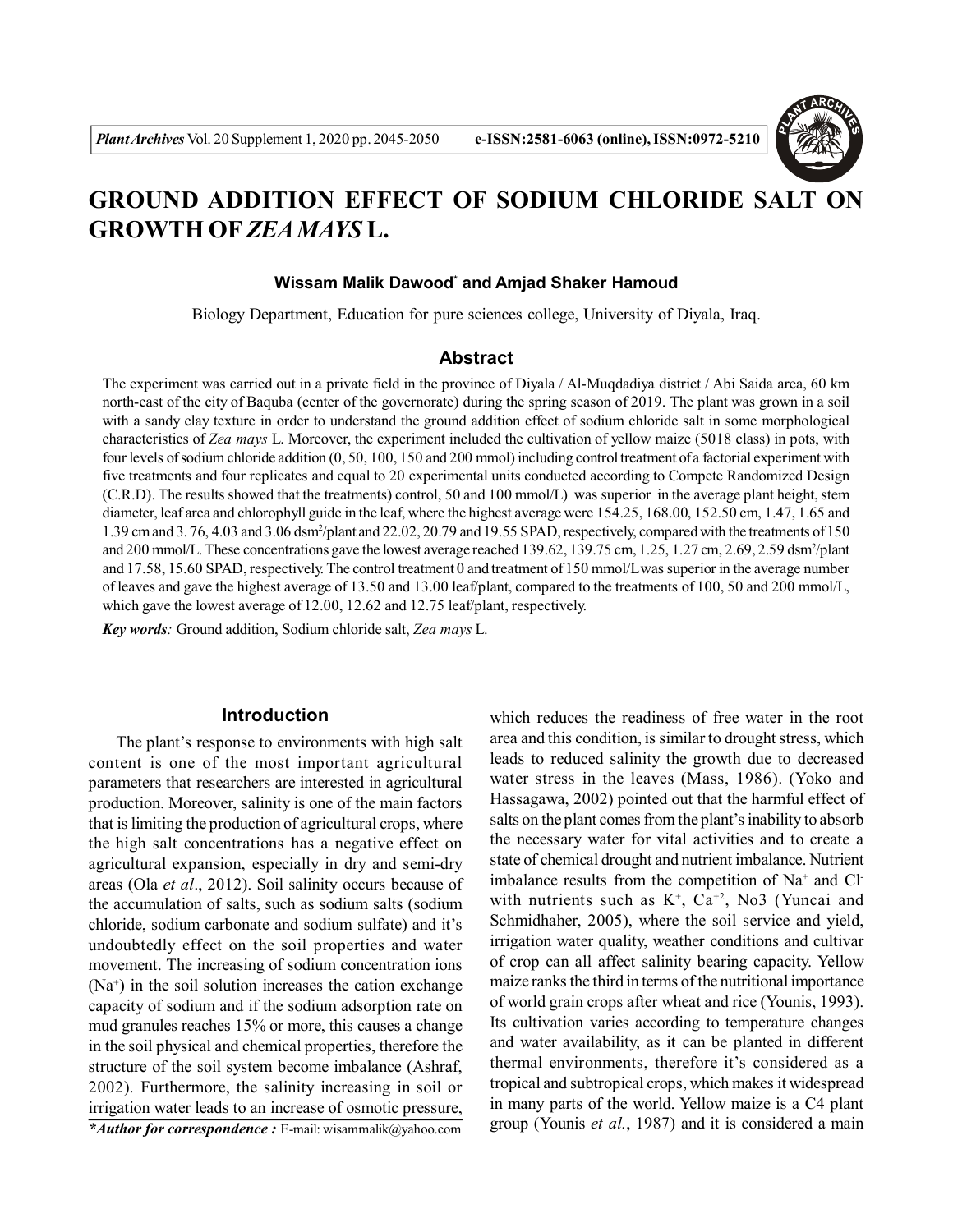food source for a large number of the world's population and its planting for the purpose of obtaining food-rich, dietly and industrial grains. This crop planting for its high nutritional value for both humans and animals that contains of carbohydrates, proteins, oil, crude fiber and mineral materials. As well as, it contains vitamins such as vitamin A, Thiamine (B1) and Cobalamine (B12) and enter as a raw material in many food industries such as starch, oil and others, as well as being essential in the manufacture of concentrated feed for poultry (Shuillet and Jabouri, 1986). Halophilic plants are characterized by their ability to regulate the flow of water to them during the exposure salt stress compared with non-halophilic plants (glycophytes). The increasing of exposure to salinity also often leads to a decrease in transpiration (Prado, 2000), where transpiration percentage affects the transfer of ions from root cortex cells to the root xylem and then to the stem xylem (Trotel *et al*., 1996). Moreover, salinity causes many synthetic changes in the plant leaves such as the thickness of the cortex plates, the number and size of stomata and the thickness of the cuticle (Azmi, 1990, Alam). Furthermore, the plants, exposure to environmental stress conditions such as thermal and water stress and the plants attempt to overcome these stresses by increasing some special compounds such as proline. Finally, This study aims to investigate the effect of salt stress on the lack of relative water content of the plant cell and the consequent decrease in the average growth of yellow maize.

## **Materials and Methods**

The experiment was carried out in a private field in the province of Diyala / Al-Muqdadiya district / Abi Saida area, 60 km north-east of the city of Baquba. The cultivation was carried out during the spring season of 2019 in sandy clay soil texture, in order to understand the ground addition effect of sodium chloride salt in some morphological characteristics of *Zea mays* L. Additionally, the experiment included the cultivation of yellow maize (5018 class) in pots, with the addition of four levels of sodium chloride 0, 50, 100, 150 and 200 mmol, as well as, comparison additions to the soil. Thus, it became a factorial experiment with five treatments and four replicates, equal to 20 experimental units conducted according to Compete Randomized Design (C.R.D). Plastic pots were uniformly fertilized for all experimental units simultaneously with urea 46% N of 140 kg/ha as a source of nitrogen and triple super phosphate 21% P 120 kg/ha as the source of phosphorus. All phosphorus amounts were added with one third of nitrogen amount and mixed with the soil before planting, while the remaining two batches of nitrogen fertilizer were added after 45

and 70 days of planting (Younis, 1993). Yellow maize seeds (5018 class) were planted and the germination was on 9/5/2019, where the seeds planted in plastic pots with a capacity of 10kg and a diameter of 30cm from the top, and 30cm depth in hills of 5cm depth by ten seeds in each pot with light irrigation after planting. Finally, the plants were defoliated in two stages, the first one after 20 days of planting, by leaving four plants. Sesamia Cretica was controlled using 10% of diazinon granulated pesticide by feeding at a center of plant after 20 days of planting as a preventive control, while the second control was after 10 days of the first control (Younis, 2012).

#### **Preparation of salt solution NaCl**

Sodium chloride was prepared by dissolving 58.44g of sodium chloride in a liter of distilled water to obtain a concentration of 1mol of sodium chloride salt. Then a concentrations of 50, 100, 150 and 200 mmol/L of sodium chloride salt were prepared by the dilution of concentrated solution 1mol and added once a week during the vegetative growth stage.

#### **Studied traits**

Plant height (cm): The plant length was measured by a graduated tape, from the soil surface to the top of the plant (Kirby and Atkins, 1968, Kambal, Webester, 1965 and House, 1985).

Stem diameter (cm): Stem circumference was measured from the center of the first internodes above the soil surface by a graduated tape made of fabric and the computational relationship between the circumference and diameter was adopted to extract the diameter of the stem circumference (cm) = diameter  $\times$  constant ratio 3.14 (Quinby, 1963).

Number of leaves (leaf/plant): The leaves were calculated for each plant from the first green leaf close to the soil surface to the top of the plant, likewise measure the leaves that die at the base of the stem or are buried due to field operations (Kambal and Webester, 1966).

Leaf area  $(ds^2\prime$ plant): when flowering is complete, the leaf area calculated according to the equation (the square leaf length / the ear leaf  $\times$  0.75) if the number of leaves is more than 13. While leaf area equal to (the square leaf length / the ear leaf  $\times$  0.65) if the number of leaves is less than 13 (Sahoki, 1990).

Chlorophyll guide (SPAD) in the leaf: the chlorophyll in the leaves was calculated after 80 days of cultivation using the manual digital scale SPAD-502 meter device in the field directly (Felix *et al*., 2000).

Statistical analysis: Completely Randomized Design (C.R.D) was used with four replicates, where each one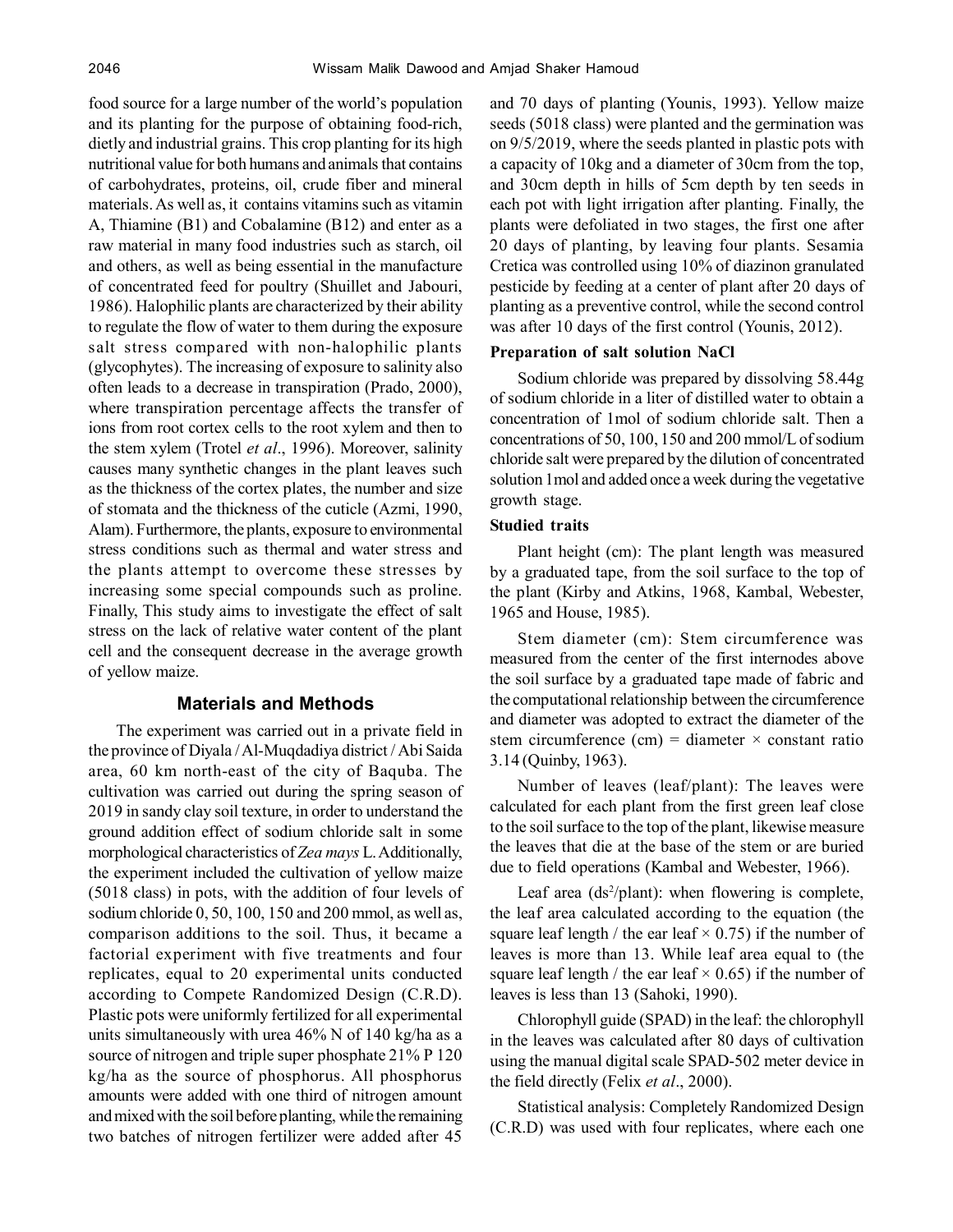containing 4 plants. Finally, the results were analyzed at a probability level ( $P \le 0.05$ ) and a 95% confidence level, and the least significant difference (LSD) test was used to compare the averages of different treatments.

# **Results and Discussion**

Plant Height (cm): The results showed that the treatments) control, 50 and 100 mmol/L) was exceeded in the average plant height, by giving the highest average of (154.50, 168.00, 152.50 cm) with an increase of (10.55, 20.32 and 9.22%) and respectively. Compared to the treatments of 150 and 200 mmol/L that given the lowest average of 139.26 and 139.75 cm with a decrease of 17.10 and 3.72%, respectively as shown in fig. 1. The decrease in plant height was due to the role of increasing the salinity of irrigation water in increases the salinity of soil. Subsequently, the salinity of soil has negatively affected the plant growth through the osmotic and toxic effect and the effect on the nutrient balance of the nutrients, which was consistent with (Al-amari, 2015, Gandahi *et al*., 2009) findings. They noted that the irrigation with high salinity water for yellow maize irrigation caused a decrease in plant height. Moreover, the decrease in plant length by the increases salts in irrigation water was due to the increase in the ions concentration and its direct negative effects, such as, inhibiting enzyme activity in seedling cells, this causes proteins deposition and inhibits the active sites of these enzymes. These results were consistent with (Soliman *et al.*, 1994) findings that the watering with salty water causes a decrease in soluble protein percentage in the leaves and this is reflected on plant growth and on all vegetative characteristics of diameter and leaf area due to decrease the expansion, division and differentiation rates of leaf cells (Allen *et al.,* 1998). Furthermore, the decrease in plant height may be due to the effect of sodium chloride salt on germination of the yellow maize seeds, as (Fadil *et al*., 2014) observed. The Exposure of sesbania seeds to NaCl salt solutions has led to reduced germination



**Fig. 1:** Effect of sodium chloride salt concentrations NaCl mmol/L on plant height (cm) of *Zea mays* L.

capacity after 14 days of immersion in saline solution. Finally, it was observed from the results that whenever increase the salt concentration, the germination percentage of sesbania decreased at concentrations (100, 150 and 200 mmol/L), where the germination percentage was 85%, 40% and 4%, respectively, compared to the untreated seeds where their germination percentage was 100%. The decrease in plant height may be due to the indirect effect of salinity as it increases the osmotic stress of the solution at high salinity levels, this caused a shortage or inability to absorb water and nutrients, leading to decreased plant height (Condon *et al*., 1993).

Stem Diameter (cm): The results showed that the treatments (control, 50 and 100 mmol/L) exceeded in the average stem diameter, by giving the highest average of (1.47, 1.65 and 1.39) cm with an increase of (15.74, 32.00, 11.20%), respectively, compared to the treatments of 150 and 200 mmol/L. Which it gave the lowest average of 1.25 and 1.27cm with a decrease percentage of 24.24 and 20.00%, respectively. The increase in stem diameter in concentrations 50 and 100 mmol/L and control may be attributed to the increase in plant height in these concentrations, while the decrease in stem diameter in concentrations 150 and 200 mmol/L was due to a decrease in plant height by increasing the concentration of sodium chloride salt as shown in fig. 1. Otherwise, it may be due to the role of increasing the salinity of irrigation water in increasing the soil salinity and then the soil salinity has negatively affected the plant growth through the osmotic and toxic effect. As well as, the effect on the nutritional balance of nutrients and this was consistent with (Alamari, 2015, Gandahi *et al.*, 2009) findings, as mentioned previously. The decrease in length with the increase salts in irrigation water was due to the increase in the ions concentration, which is directly negative effects such as inhibition of enzymatic activity in seedling cells that leads to the proteins deposition and inhibits the active sites of these enzymes and this negatively affects the stem diameter.



**Fig. 2:** Effect of sodium chloride salt concentrations NaCl mmol/L on stem diameter (cm) of *Zea mays* L.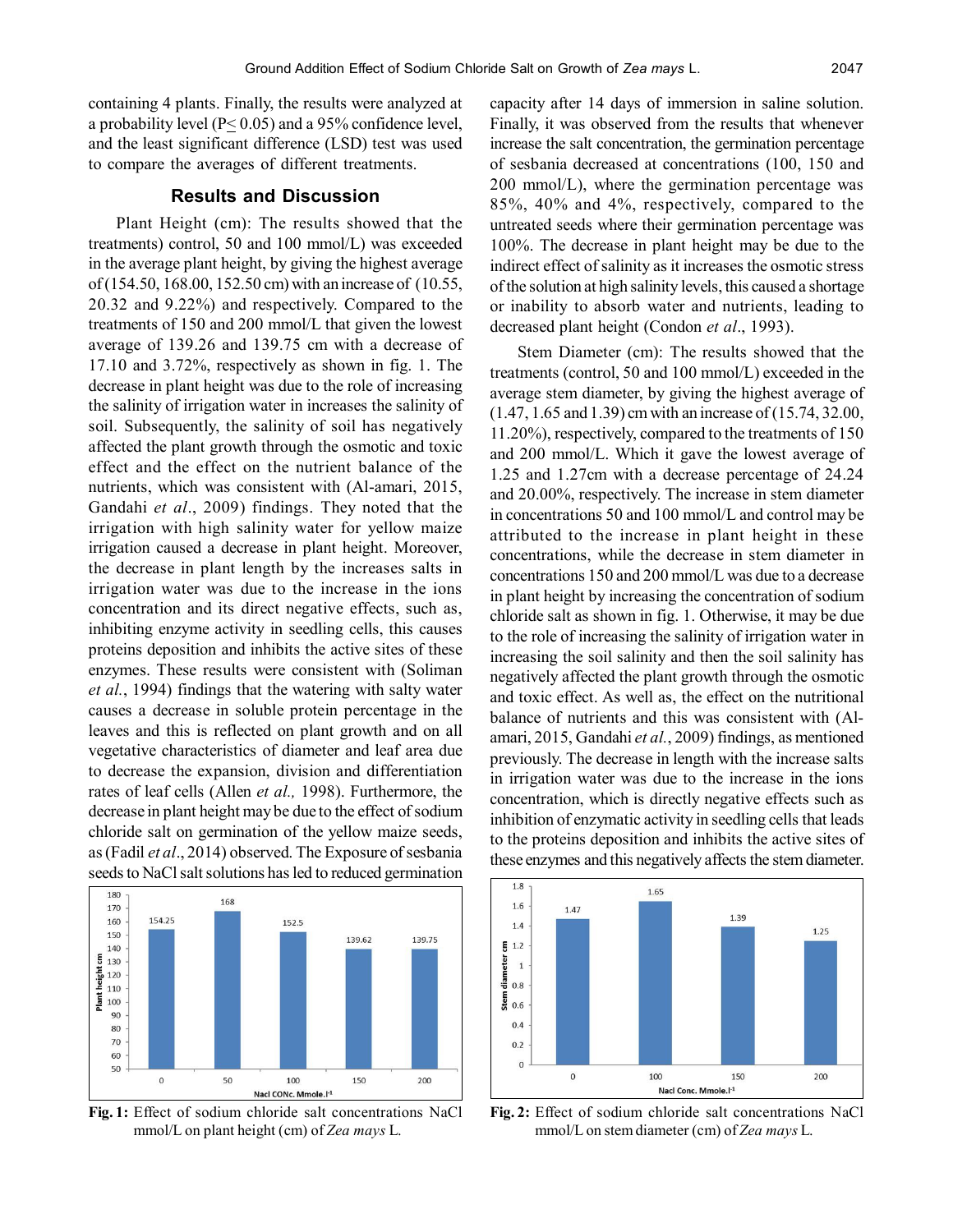The result was consistent with (Soliman *et al*., 1994) findings, where the watering with salty water causes a decrease in soluble protein percentage in the leaves, which is reflected on plant growth and on all vegetative characteristics of diameter and leaf area due to decrease the expansion, division and differentiation rates of leaf cells (Allen *et al*., 1998). Salt stress leads to water stress within the cell, leading to an imbalance between the antioxidant content of plant tissues such as Carotenoids, Tacopherol, vitamin E, C and glutathione and between free radicals such as Roes that resulting from oxidation processes under stress conditions. Furthermore, these materials protect photosynthesis system membranes under stress conditions. These results were consistent with all researchers (Prado *et al*., 2000) on *Chenopodium quinoa* L. plant and (Ola *et al.*, 2012) on *Leptochloa fusca* L. plant, where they pointed out that the salts indirectly affect growth, where the amount of photosynthesis products and the hormones production speed that act as a conductor of information are decreasing, leading to inhibition the growth and decrease stem diameter.

Number of leaves (leaf/plant): The results showed that control treatment and treatment of 150 mmol/L exceeded in the average number of leaves, were given the highest average reached 13.50 and 13.00 leaf/plant with an increase of 012.5 and 8.33%, compared to the treatments 100, 50 and 200 mmol/L. These concentrations gave less average that reached to (12.00, 12.62 and 12.75 leaf/plant), with a decrease of 11.11-, 6.51- and 5.55%, respectively as shown in fig. 3. The increase in the number of leaves may be attributed to the increase in plant height and diameter, while the decrease in the number of leaves may be due to the low plant height and its diameter for the same salt concentrations as shown in fig. 1, 2. Several studies have shown the effect of salt stress on germination, where the soil salinity degree is an important factor in the germination timing of saline and



**Fig. 3:** Effect of sodium chloride salt concentrations NaCl mmol/L on number of leaves (leaf/plant) of *Zea mays* L.

non-saline plant seeds. (Ungar, 1996) indicated that the germination of Puccinella nuttalliana seeds was delayed for one day at the concentration of 0.5% Sodium Chloride Salt, while its germination was delayed by 8 days when placed in a 2% solution of the same salt. A study conducted by (Mansour, 1996) showed that salinity stress has led to a decrease in germination rate and elongation of radicle and plumule in two wheat cultivars, one sensitive and the other resistant. Contrary to these results, it was found that the seeds of saline plants can survive for a long time under high salt stress conditions, as the seeds of Messerchmida argenta endure immersion in seawater for 20-30 days without losing their vitality (Lesko and Walker, 1969). The absorption of NaCl by saline plants is related to their ability to use  $Na<sup>+</sup>$  and Cl in the outer media to regulate osmotic pressure within cells to avoid toxicity because of the accumulation of these two elements. The ability of saline plants to control the absorption of chlorine and sodium elements even with high salt concentrations in the outer media corresponds to the growth of these plants and this growth determines the speed of the plant's ability to store these mentioned ions. Moreover, the plant growth also determines the physiological mechanism of salt accumulation in the plant, because during plant was exposed to the salt stress, carbon and nitrogen are flowing to the plant, resulting in metabolic products used by the plant, even temporarily, such as polyols, cyclitols, ammonium compounds, amino acids, sugar (Mobraky, 2001).

(Abd-El-Ghaffer *et al*., 1998), showed that the exposure of wheat to salt stress of (6.3 and 9%) of sodium chloride salt has led to reduce the total soluble proteins. Conversely, (Singh and Vijayakumar, 1974) showed that salinity increased protein content and decrease fat in wheat grains. As (Ola *et al*., 2012) also showed that the treatment of *Leptochloa fusca* L. Plant with 0.01mol of sodium chloride salt resulted in plant adaptation to inhibit the effect of salt stress, this is reflected on the vegetative growth of plant height and number of leaves.



**Fig. 4:** Effect of sodium chloride salt concentrations NaCl mmol/L on leaf area (dsm<sup>2</sup> /plant) of *Zea mays* L.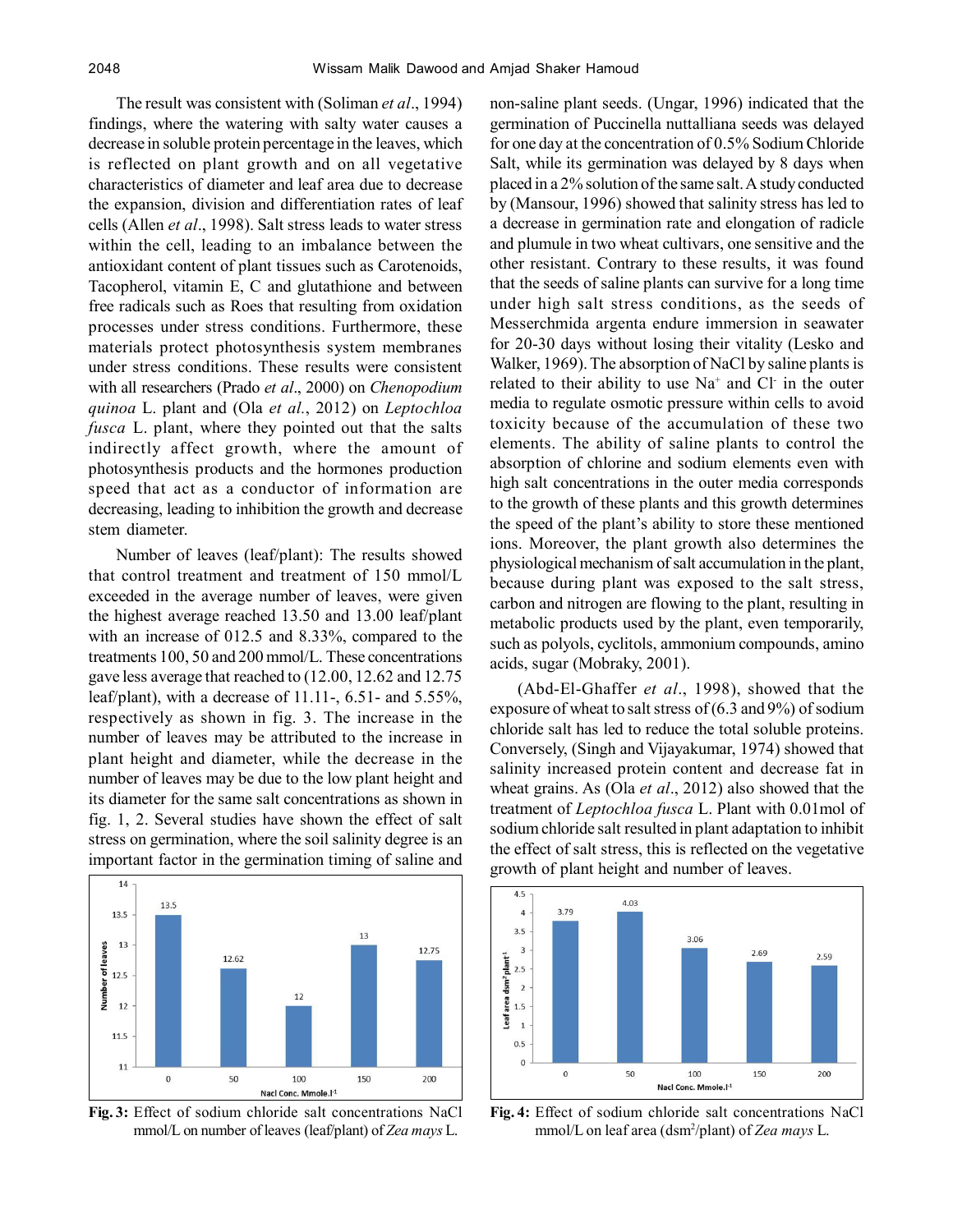Leaf area (dsm<sup>2</sup> /plant): The results showed the superiority of treatments (control, 50 and 100 mmol/L) in the average leaf area, by giving the highest average reached (3.76, 4.03 and 3.06 dsm<sup>2</sup> /plant), with increase of (46.87, 55.59 and 18.14%) compared to the treatments of 150 and 200 mmol/L. These concentrations gave the lowest average reached 2.69 and 2.59 dsm<sup>2</sup>/plant, with a decrease of (-33.25 and -35.73%), respectively as shown in fig. 4. The increase in leaf area may be attributed to the increase in plant height, diameter and number of leaves, while the decrease in leaf area may be due to low plant height, diameter and number of leaves for the same salt concentrations as shown in fig. 1, 2, 3. (Aboud and Abdul, 2017) pointed out that the effect of salt stress on the leaf area decreased from 2703.16 cm<sup>2</sup> to 2541.35, 2349.20 and 1966.11cm<sup>2</sup> respectively. This was due to the role of increased salinity of negative irrigation water in plant growth through the osmotic and toxic effect on the nutritional balance of nutrients (Boudjabi *et al*., 2015, Dhooki *et al*., 2013).

The decrease in the leaf area may be due to the difference in the osmotic pressure, as the water moves from one point with a low concentration of salt to another point with the highest concentration. Otherwise for water from a point with a higher concentration of water, to another point with a lower concentration, as the presence of salt will dilute water), this was called the osmotic pressure of the system and as the concentration of dissolved substances in a system increases, are increasing the osmotic pressure. Whereas increasing osmotic pressure restricts the freedom of water to move, as water molecules become constrained by salt molecules and increasing the osmotic pressure of a system has negatively affected its water effort and thus affects the plant leaf area (Abu Jadallah, 2010). (Arnom, 1949) pointed out that the addition of 150 mmol of sodium chloride to the nutrient solution for hydroponic has led to a steep decline in the leaf area of sunflower, particularly in the first four weeks and the leaves were more sensitive than stems and roots due to increase salt stress. (Broadbent, 1985) observed that the plant response to salt stress through the decline in the vegetative growth was rapid and begins as soon as the concentration of salts around the root increases to the extent that exceeds the salinity threshold and in most plants was 40 mmol. Finally, sodium chloride and this decrease in growth is largely due to the osmotic effect to the salts outside the roots.

Chlorophyll guide (SPAD): The results showed the superiority of treatments (control, 50 and 100 mmol/L) in the average chlorophyll guide in leaf, by giving the highest average reached to (22.02, 20.79 and 19.55) SPAD, with



**Fig. 5:** Effect of sodium chloride salt concentrations NaCl mmol/L on chlorophyll guide (SPAD)of *Zea mays* L.

an increase of 41.15, 33.26 and 25.32% compared to the treatments of 150 and 200 mmol/L. These concentrations were given the lowest average reached 17.58 and 15.60 SPAD, with a decrease of -20.16 and -29.15%, respectively as shown in fig. 5.

The increase in leaf chlorophyll may be attributed to the increase in plant height, diameter, number of leaves and leaf area, while the decrease in the leaf area may be due to the low plant height, stem diameter, less number of leaves and leaf area for the same salt concentrations as shown in fig. 1,2,3,4 (Abboud and Abdel, 2017), pointed out that there was a significant decrease in the chlorophyll concentration in the leaves with increasing the salinity levels, where the averages of leaf content values of chlorophyll were 44.61, 37.92, 31.93 and 29.59 SPAD for the levels of irrigation water with electrical conductivity of 1.8, 3, 4.5 and 6 dsm/m, respectively. This may be due to increased osmotic pressure and toxic effect of salinity that inhibited growth, elongation, extension cells, that negatively affected leaf content of chlorophyll (Abboud, 1998). These results are consistent with (Gandahi, 2010, Al-wativi, 2013) that indicated to a decrease in the chlorophyll dye concentration in the plant when exposed to salt stress.

## **References**

- Abboud, H.Y. (1998). The effect of soil salinity and the ratio of magnesium to calcium in the irrigation water on some of the characteristics of the soil and the readiness of certain nutrients. Ph.D. Thesis. College of Agriculture. Baghdad University. in Arabic.
- Abd-El-Ghaffer, B.A., M.N. El-Sourbagy and E.M. Basha (1998). Responses of NaCl-stressed wheat to IAA. Proceeding, sixth Egyptian Botanical Conference, Cairo University, Giza, **1:** 79-88.
- Al-amari, A.H.M. (2015). The effect of irrigation water salinity and plant waste in the growth and yilud maize (*Zea mays* L.). Thesis of Master. College of Agriculture - Al-Qasim Green University. in Arabic.